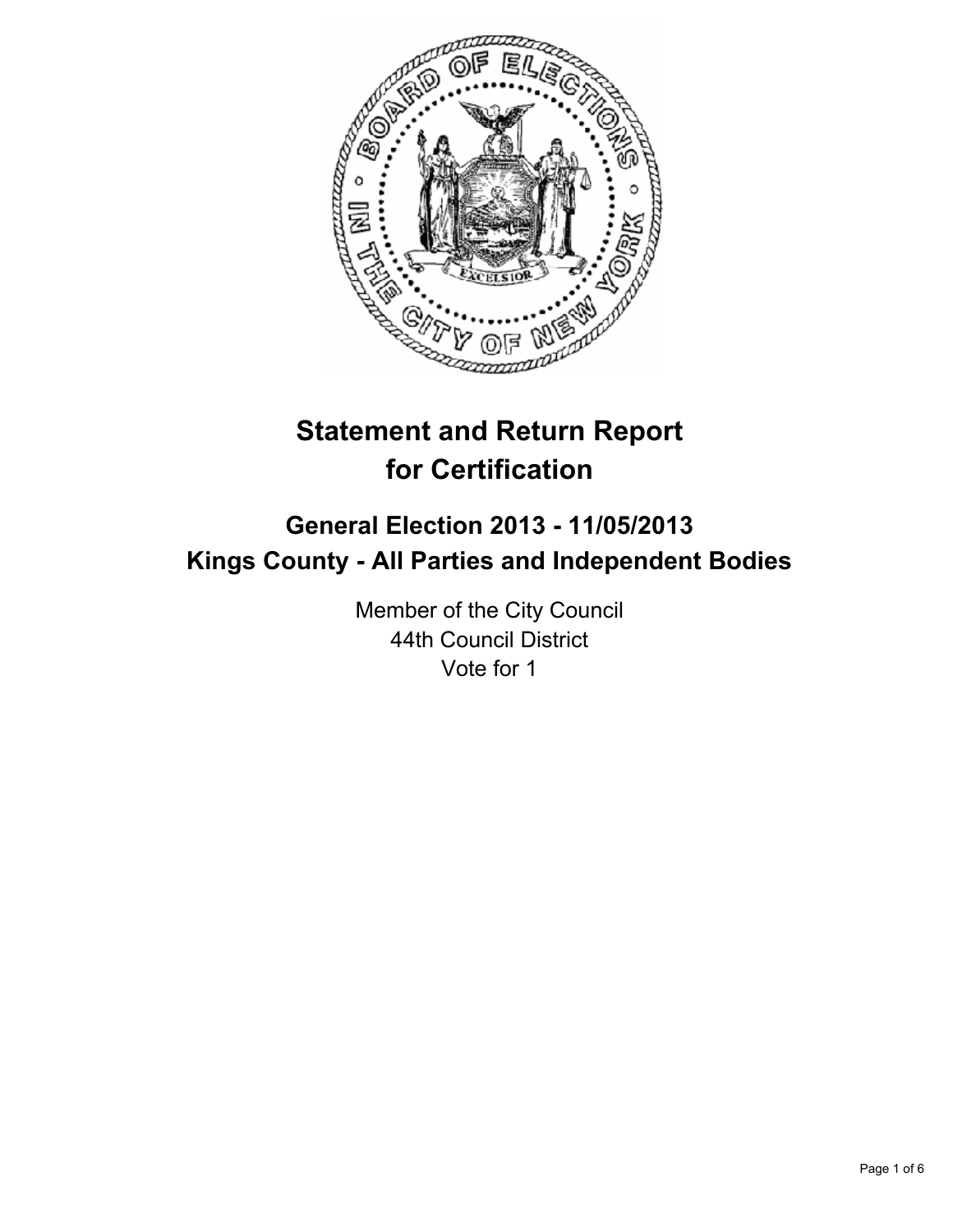

| <b>PUBLIC COUNTER</b>                                    | 1,092 |
|----------------------------------------------------------|-------|
| <b>EMERGENCY</b>                                         | 0     |
| ABSENTEE/MILITARY                                        | 29    |
| <b>FEDERAL</b>                                           | 0     |
| <b>SPECIAL PRESIDENTIAL</b>                              | 0     |
| <b>AFFIDAVIT</b>                                         | 9     |
| <b>Total Ballots</b>                                     | 1,130 |
| Less - Inapplicable Federal/Special Presidential Ballots | 0     |
| <b>Total Applicable Ballots</b>                          | 1,130 |
| DAVID G. GREENFIELD (DEMOCRATIC)                         | 714   |
| JOSEPH HAYON (REPUBLICAN)                                | 144   |
| DAVID G. GREENFIELD (CONSERVATIVE)                       | 168   |
| DAVID G. GREENFIELD (INDEPENDENCE)                       | 15    |
| CORY PROVOST (WRITE-IN)                                  | 1     |
| <b>GREGORY DAVIDZON (WRITE-IN)</b>                       | 5     |
| UNATTRIBUTABLE WRITE-IN (WRITE-IN)                       | 5     |
| YISVOEL D EISNER (WRITE-IN)                              | 1     |
| <b>Total Votes</b>                                       | 1,053 |
| Unrecorded                                               | 77    |

| <b>PUBLIC COUNTER</b>                                    | 1,001        |
|----------------------------------------------------------|--------------|
| <b>EMERGENCY</b>                                         | 0            |
| <b>ABSENTEE/MILITARY</b>                                 | 22           |
| <b>FEDERAL</b>                                           | $\mathbf{0}$ |
| <b>SPECIAL PRESIDENTIAL</b>                              | $\mathbf{0}$ |
| <b>AFFIDAVIT</b>                                         | 14           |
| <b>Total Ballots</b>                                     | 1,037        |
| Less - Inapplicable Federal/Special Presidential Ballots | 0            |
| <b>Total Applicable Ballots</b>                          | 1,037        |
| DAVID G. GREENFIELD (DEMOCRATIC)                         | 570          |
| <b>JOSEPH HAYON (REPUBLICAN)</b>                         | 195          |
| DAVID G. GREENFIELD (CONSERVATIVE)                       | 181          |
| DAVID G. GREENFIELD (INDEPENDENCE)                       | 18           |
| CHAIM DEUTSCH (WRITE-IN)                                 | 2            |
| <b>GREGORY DAVIDZON (WRITE-IN)</b>                       | 4            |
| UNATTRIBUTABLE WRITE-IN (WRITE-IN)                       | 3            |
| <b>Total Votes</b>                                       | 973          |
| Unrecorded                                               | 64           |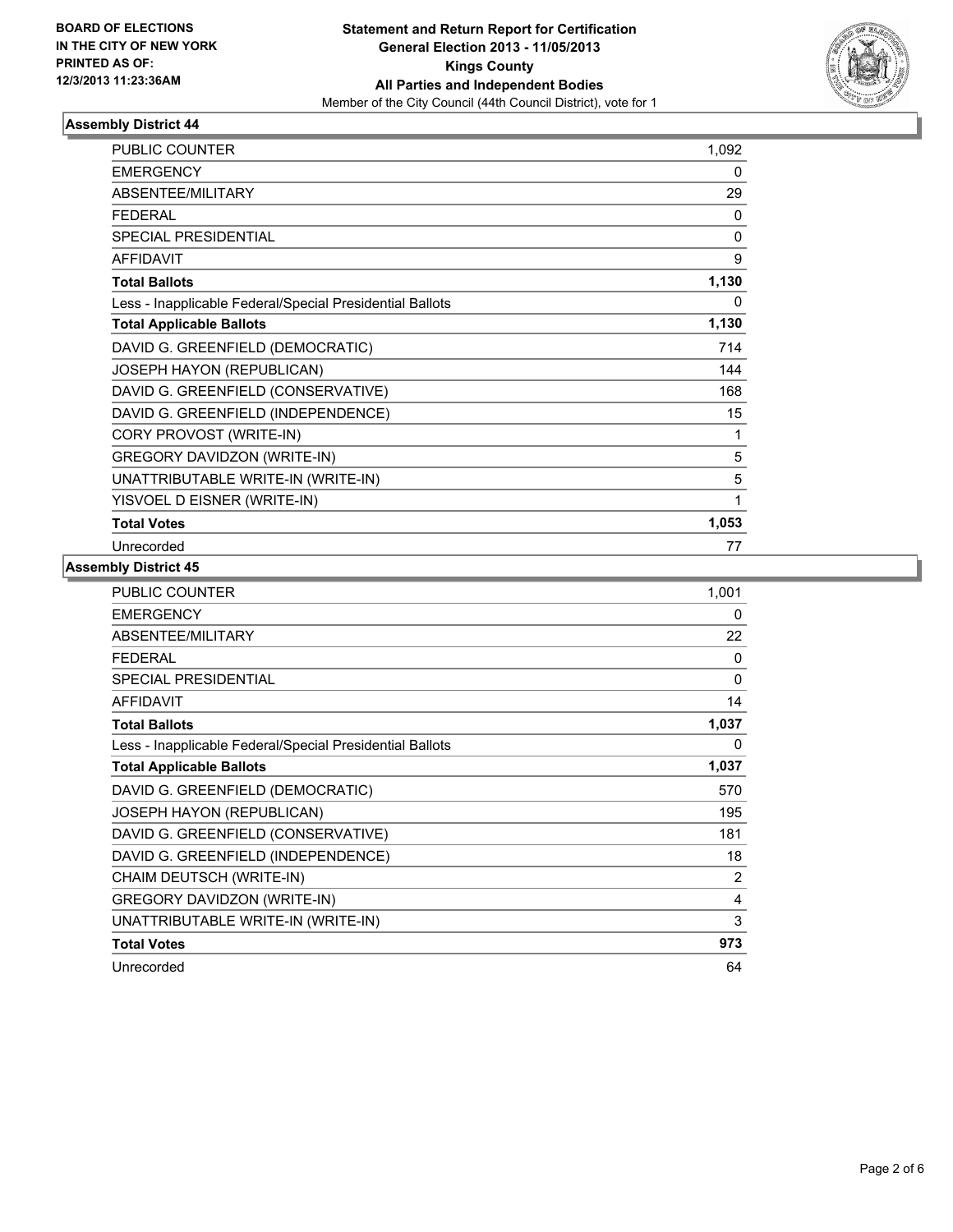

| <b>PUBLIC COUNTER</b>                                    | 2,160        |
|----------------------------------------------------------|--------------|
| <b>EMERGENCY</b>                                         | $\mathbf{0}$ |
| <b>ABSENTEE/MILITARY</b>                                 | 65           |
| <b>FEDERAL</b>                                           | $\mathbf{0}$ |
| <b>SPECIAL PRESIDENTIAL</b>                              | $\mathbf{0}$ |
| <b>AFFIDAVIT</b>                                         | 22           |
| <b>Total Ballots</b>                                     | 2,247        |
| Less - Inapplicable Federal/Special Presidential Ballots | 0            |
| <b>Total Applicable Ballots</b>                          | 2,247        |
| DAVID G. GREENFIELD (DEMOCRATIC)                         | 1,280        |
| JOSEPH HAYON (REPUBLICAN)                                | 401          |
| DAVID G. GREENFIELD (CONSERVATIVE)                       | 204          |
| DAVID G. GREENFIELD (INDEPENDENCE)                       | 51           |
| DAVID GREENFIELD (WRITE-IN)                              | 1            |
| DAVID STOROBIN (WRITE-IN)                                | 3            |
| <b>GREGORY DAVIDZON (WRITE-IN)</b>                       | 17           |
| UNATTRIBUTABLE WRITE-IN (WRITE-IN)                       | 8            |
| <b>Total Votes</b>                                       | 1,965        |
| Unrecorded                                               | 282          |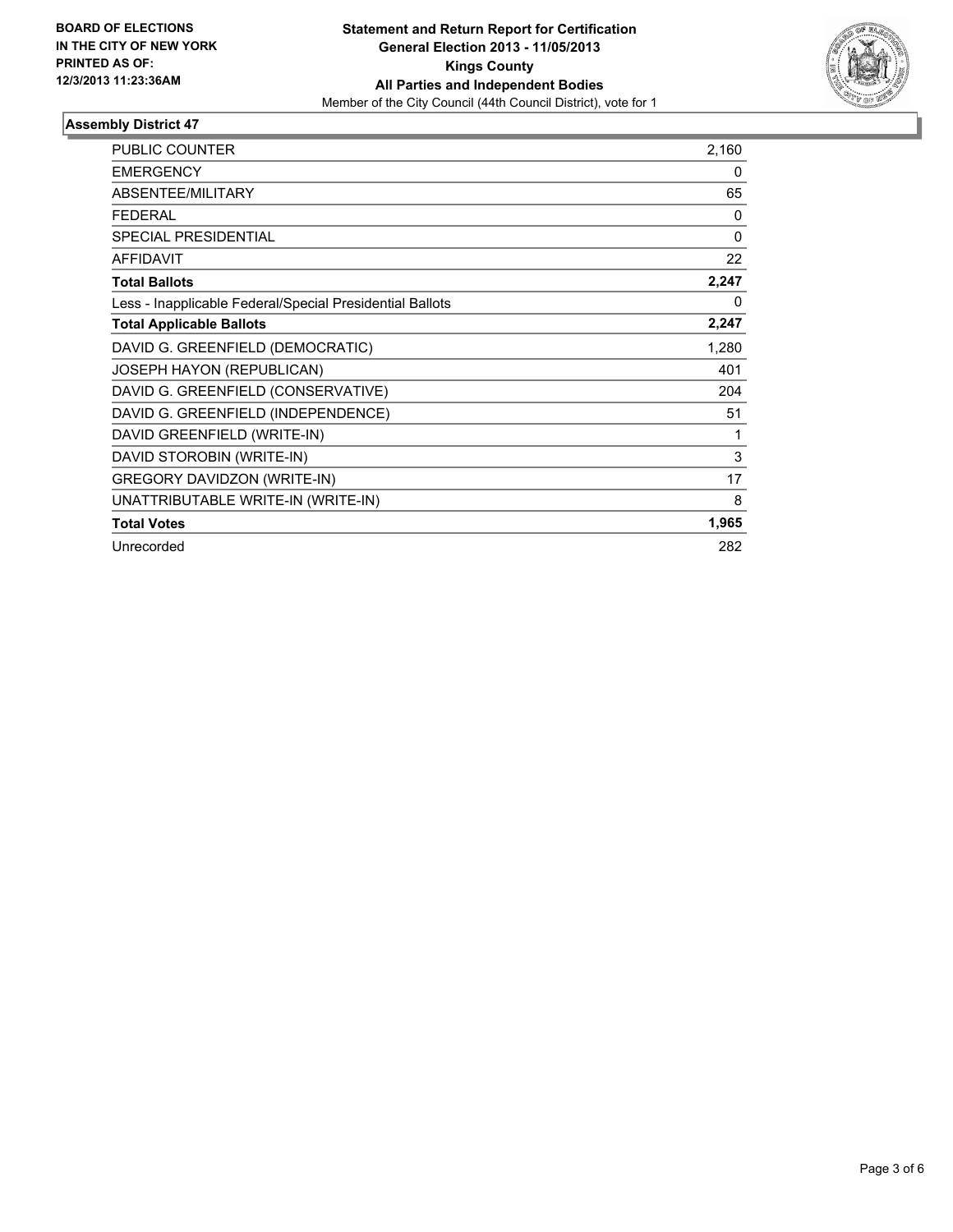

| <b>PUBLIC COUNTER</b>                                    | 13,854         |
|----------------------------------------------------------|----------------|
| <b>EMERGENCY</b>                                         | 0              |
| ABSENTEE/MILITARY                                        | 235            |
| <b>FEDERAL</b>                                           | 0              |
| SPECIAL PRESIDENTIAL                                     | 0              |
| <b>AFFIDAVIT</b>                                         | 173            |
| <b>Total Ballots</b>                                     | 14,262         |
| Less - Inapplicable Federal/Special Presidential Ballots | 0              |
| <b>Total Applicable Ballots</b>                          | 14,262         |
| DAVID G. GREENFIELD (DEMOCRATIC)                         | 8,838          |
| JOSEPH HAYON (REPUBLICAN)                                | 2,387          |
| DAVID G. GREENFIELD (CONSERVATIVE)                       | 2,050          |
| DAVID G. GREENFIELD (INDEPENDENCE)                       | 178            |
| CEDALIA WAXLER (WRITE-IN)                                | 1              |
| CHAIM DEUTSCH (WRITE-IN)                                 | 7              |
| CHEYA P WEINBERG (WRITE-IN)                              | 1              |
| DAVID CROZO (WRITE-IN)                                   | 1              |
| DAVID G GREENFIELD (WRITE-IN)                            | $\mathbf{1}$   |
| DAVID GREENFIELD (WRITE-IN)                              | $\overline{c}$ |
| DAVID STAROBIN (WRITE-IN)                                | 1              |
| DAVID STOROBIN (WRITE-IN)                                | 12             |
| DEBORAH SHAMEL (WRITE-IN)                                | $\mathbf{1}$   |
| <b>GERALDINE WALKER (WRITE-IN)</b>                       | $\overline{2}$ |
| <b>GREGORY DAVIDZON (WRITE-IN)</b>                       | 21             |
| JOE LAZAR (WRITE-IN)                                     | 1              |
| MOSHE MECZGER (WRITE-IN)                                 | 1              |
| PINCKAS RINGEL (WRITE-IN)                                | 1              |
| SOPHIA GRIFFTH (WRITE-IN)                                | 1              |
| UNATTRIBUTABLE WRITE-IN (WRITE-IN)                       | 20             |
| YITZCHAK WEINBERG (WRITE-IN)                             | 1              |
| <b>Total Votes</b>                                       | 13,528         |
| Unrecorded                                               | 734            |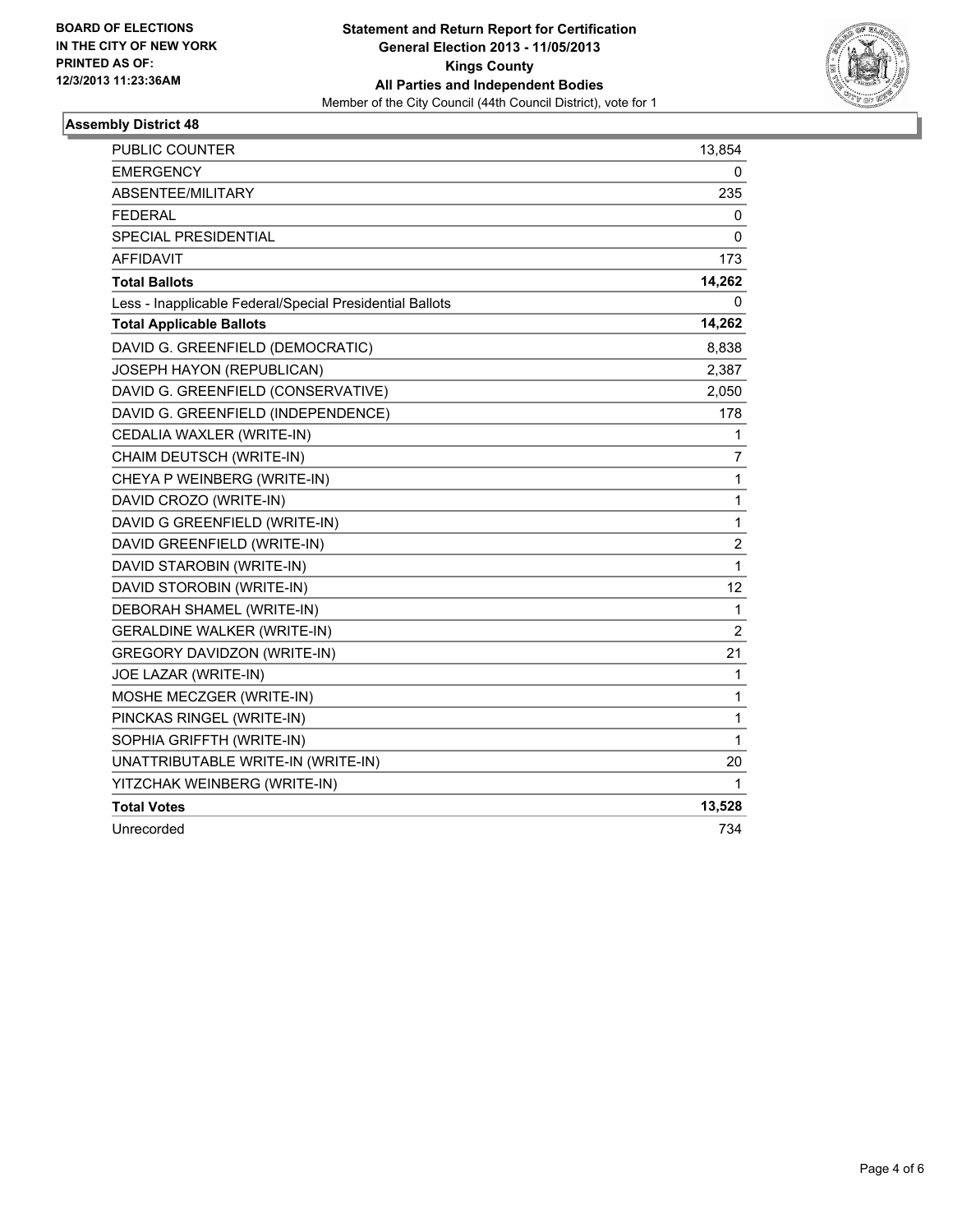

| <b>PUBLIC COUNTER</b>                                    | 140            |
|----------------------------------------------------------|----------------|
| <b>EMERGENCY</b>                                         | 0              |
| ABSENTEE/MILITARY                                        | $\overline{2}$ |
| <b>FEDERAL</b>                                           | 0              |
| <b>SPECIAL PRESIDENTIAL</b>                              | 0              |
| <b>AFFIDAVIT</b>                                         |                |
| <b>Total Ballots</b>                                     | 143            |
| Less - Inapplicable Federal/Special Presidential Ballots | 0              |
| <b>Total Applicable Ballots</b>                          | 143            |
| DAVID G. GREENFIELD (DEMOCRATIC)                         | 89             |
| <b>JOSEPH HAYON (REPUBLICAN)</b>                         | 20             |
| DAVID G. GREENFIELD (CONSERVATIVE)                       | 21             |
| DAVID G. GREENFIELD (INDEPENDENCE)                       | $\overline{2}$ |
| <b>Total Votes</b>                                       | 132            |
| Unrecorded                                               | 11             |

| 3 |
|---|
| 0 |
| 0 |
| 0 |
| 0 |
| 0 |
| 3 |
| 0 |
| 3 |
| 3 |
| 0 |
| 0 |
| 0 |
| 3 |
|   |